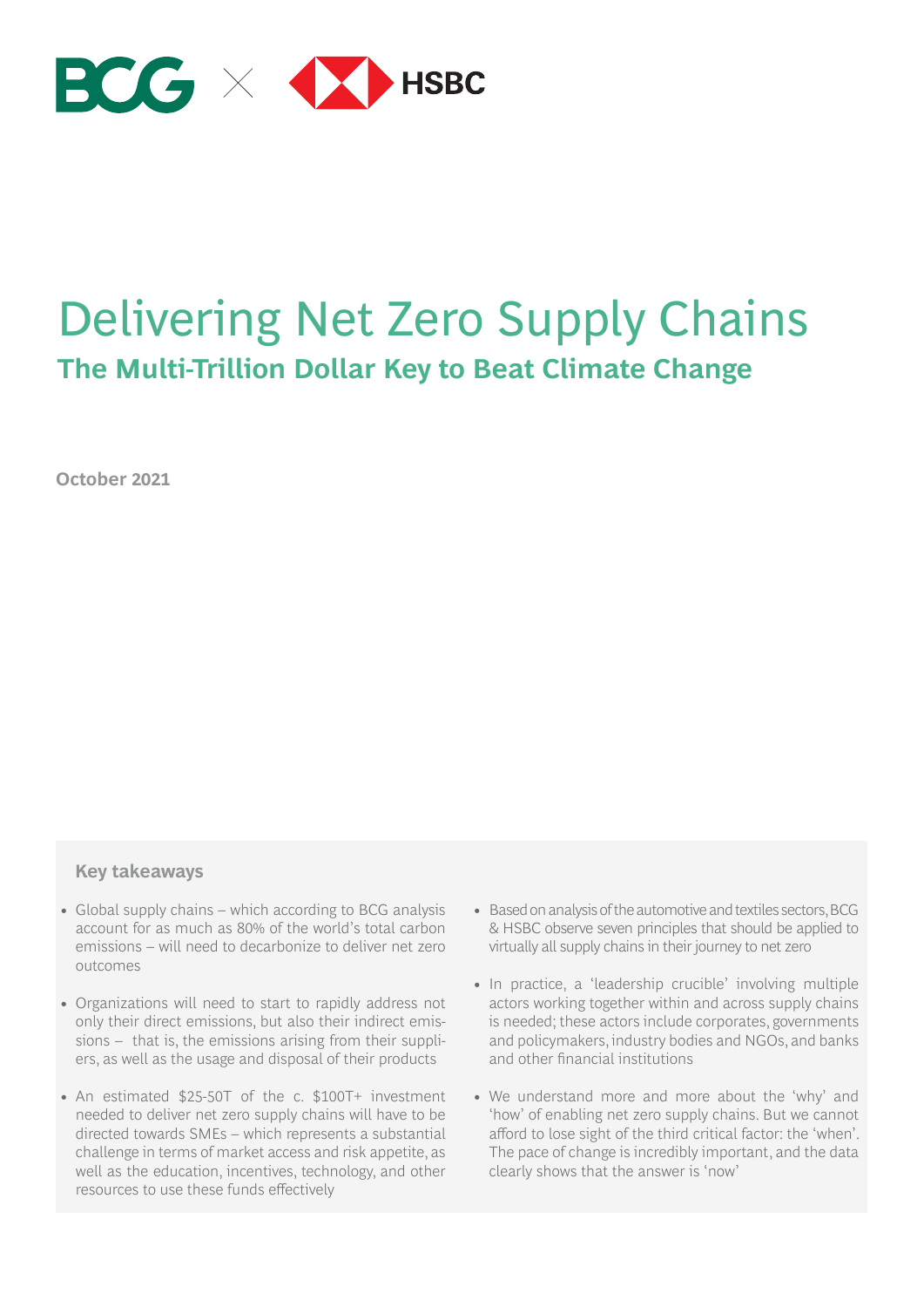[T](https://www.ipcc.ch/)he need to mitigate climate chan[ge is clearer th](https://www.ipcc.ch/)an<br>
it has ever been. According to the <u>International<br>
Panel for Climate Change</u>, to meet the goal of lim-<br>
iting global warming to 1.5% Coloius above are industrial it has ever been. According to the International iting global warming to 1.5° Celsius above pre-industrial levels – believed to be an upper limit for maintaining much of human civilization – the atmosphere has capacity for only 400-500 billion more tons of greenhouse gas (GHG) emissions. This carbon budget could easily be exhausted by 2030 or earlier. And current pledges to reduce emissions, such as those struck at the Paris Climate Accords in 2015, are far from the level of ambition needed to reach the agreement's goal of net zero emissions by mid-century. (See exhibit 1)

Most political and business decision-makers understand the urgency. But it's much harder to translate this net zero commitment into tangible real-world change. To actually reduce the impact of climate change, two stringent measures are needed. First, annual industrial emissions must be reduced in line with the scientific estimates, which means dropping them in half by 2030. Then the impact of past human activity must be reduced further, ideally by removing greenhouse gases from the atmosphere, and getting closer to pre-industrial levels by 2050 or sooner.





1. Assumes CO2 emissions grow from 2018 at same rate as the "current policies" scenario in UNEP 2019 emissions gap report (1.1% CAGR) 2. Assumes countries decarbonize at the same annual rate that was required to achieve their intended nationally determined contributions from 2020-2030 3. Assumes 25% reduction by 2030 and net zero by 2070 4. Assumes 45% reduction by 2030 and net zero by 2050 Note: Emissions of non CO2 forcers are also to be reduced by more than 50% in pathways limiting global warming to 1.5°C Source: IPCC: UNEP emissions gap report; BCG analysis

#### Exhibit 2 | The three scopes of greenhouse gas emissions

The GHG Protocol is a framework developed by the [World Resources Institute](https://www.wri.org/) and the [World Business Council for Sustainable](https://www.wbcsd.org/)  [Development.](https://www.wbcsd.org/) It defines three scopes: metrics and criteria for a company to use in measuring and managing its emissions.

**Scope 1:** Direct emissions: from facilities and vehicles owned and operated by the primary company;

**Scope 2:** Indirect emissions: from the use of energy or electricity purchased by the primary company;

**Scope 3:** Indirect emissions that occur in the primary company's value chain, including operations by suppliers, distribution, logistics, business travel, investment by the company in the supply chain, and the use of sold products.

In this report, we use these definitions. Most activity described in the report is in Scope 3

Source: [Greenhouse Gas Protocol](https://ghgprotocol.org/); BCG Analyis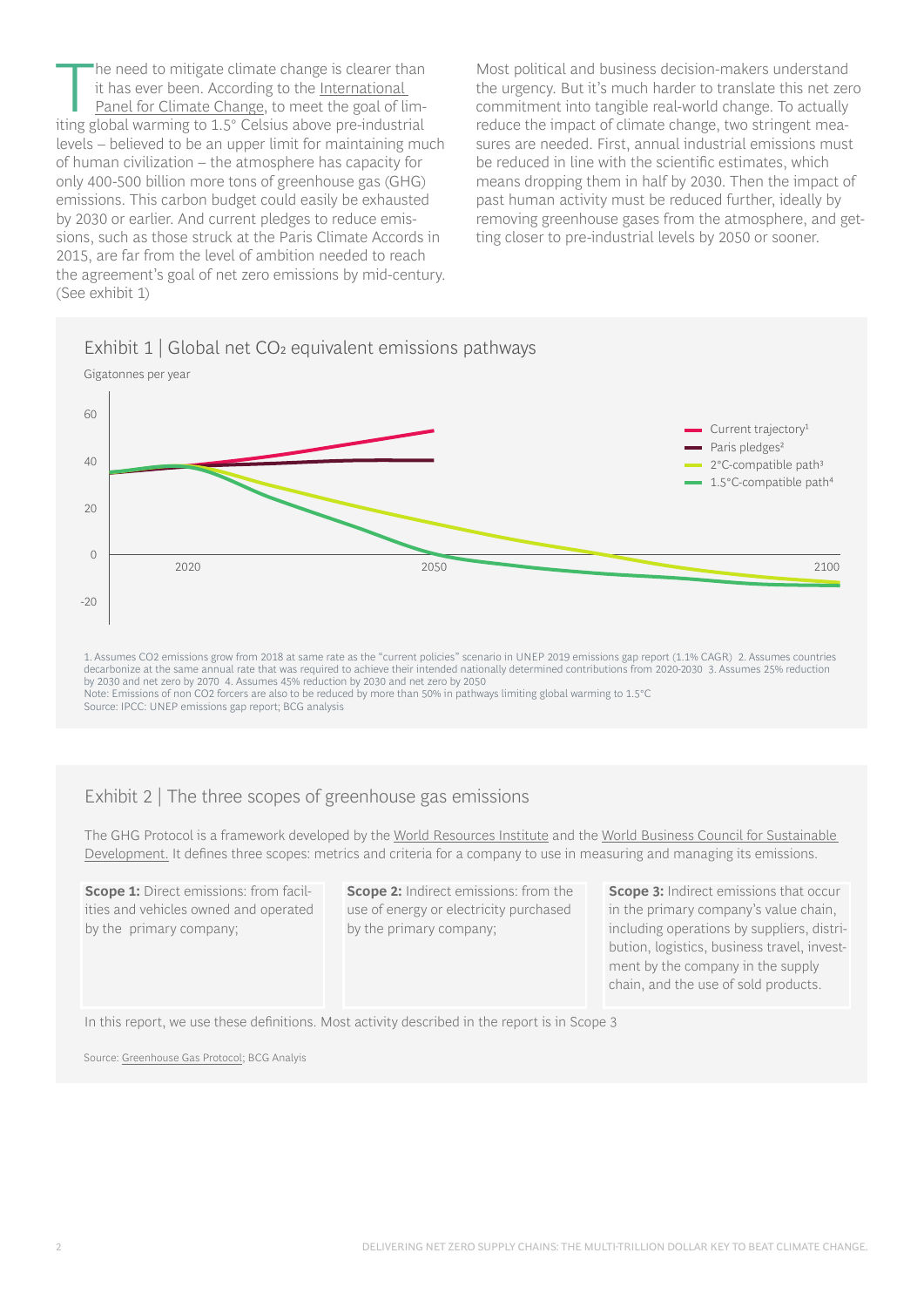Global supply chains – which according to BCG analysis account for as much as 80% of the world's total carbon emissions – are a critical enabler of climate action. Many organizations have started to rapidly address their direct emissions, but not enough has been done to reduce their indirect emissions, including the emissions arising from their suppliers, as well as the usage and disposal of their products.

Taking a supply chain approach would allow organizations to have a more holistic focus in their decarbonization and general sustainability strategies. As exhibit 2 shows, there are three general categories of emissions to manage, labeled Scopes 1, 2, and 3 in the Greenhouse Gas Protocol, a global framework for measuring and managing GHG emissions. Scope 3 is the category of supply chain-related activities: typically the largest category in GHG volume and in complexity.

In researching this white paper, BCG and HSBC teamed up to understand what it will take for global supply chains to most effectively transition to net zero. Our two firms have based this report on our internal knowledge and on secondary research, surveying over 100 clients to gather direct feedback from the market. We began with an estimate, [developed by BCG and the Global Financial Markets Asso](https://www.sifma.org/wp-content/uploads/2020/12/Climate-Finance-Markets-and-the-Real-Economy.pdf)[ciation](https://www.sifma.org/wp-content/uploads/2020/12/Climate-Finance-Markets-and-the-Real-Economy.pdf), that it will require more than \$100T in total investment to reach a net-zero economy by 2050. The longer this investment is delayed, the greater the amount required, and the more extreme the damage from storms, fires, droughts, and ecosystem harm (to cite only a few forms of damage) in the meantime.

Our analysis found that as much as \$25-50T – between a quarter and half of the total global investment – will need to be directed to small and medium-sized enterprises (SMEs). Exhibit 3 shows the estimated range of investment required. While not necessarily household names, BCG analysis estimates that SMEs can represent more than 90% of the organizations in any given supply chain. Delivering this investment to millions of fragmented SMEs represents a substantial challenge in terms of market access and risk appetite. Moreover, SMEs need to be provided with education, incentives, technology, and other resources to use these funds in the most effective ways to decarbonize their emissions.

SMEs are also often of such small scale that they tend not to reach the participation threshold for carbon pricing schemes recognized by government tax regimes. This means that SMEs are typically under the radar for countryor sector-wide targeted reductions.

The importance and opportunity for SMEs to progress the climate change agenda is gradually becoming more widely acknowledged, particularly through initiatives such as the [SME Climate Hub](https://smeclimatehub.org/), but there is still much more to do.

In this report we looked closely at two typical industries that rely on global supply chains. They are in some ways 'book-end' archetypes, opposites in many respects. the highly fragmented and SME-heavy textiles industry, and the more consolidated corporate-heavy automotive industry. Together, they gave us a better idea of the supply chain opportunity, and the levers we can use to foster change.

Exhibit 3 | Estimated investment needed to reach net zero across global supply chains



Sources: WEF & BCG report on net zero supply chains, GFMA & BCG report on the 100-150 Trillion opportunity, Orbis database, literature review, BCG analysis Note: Segmentation of businesses is defined as follows; small businesses have <50 employees/<\$10M turnover, medium businesses have 50-250 employees/<\$50M turnover, large businesses have >250 employees and over \$50M in turnover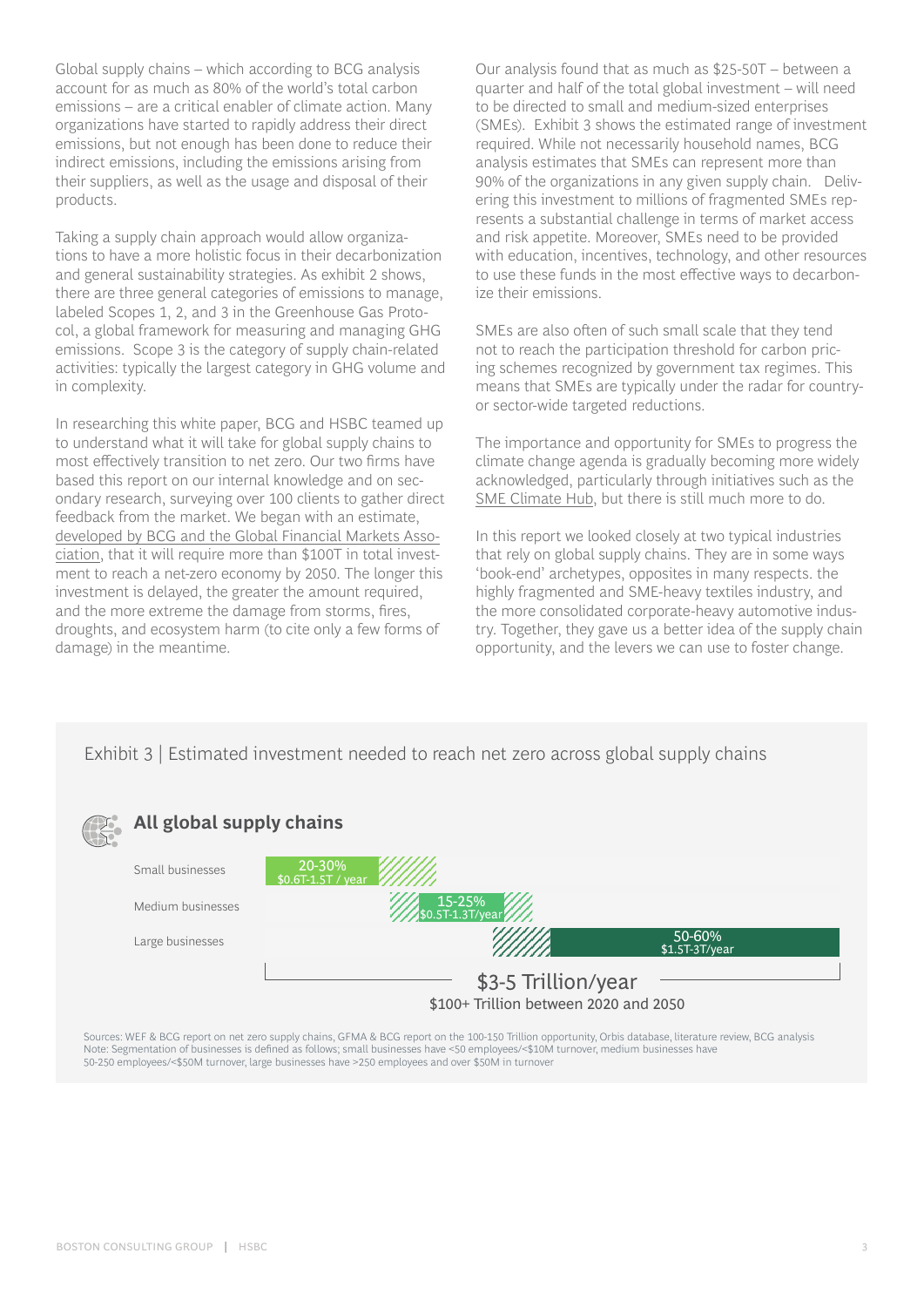The challenge is not only a matter of cost or technology. It involves changes in business models and organizational culture. SMEs need incentives to move toward a smaller carbon footprint, resources to cover the costs, training to make it work, the technological platforms to help them overcome hurdles. Most of all, they need to work collaboratively to marshal all the necessary factors – technology, resources, and know-how – and turn them into action.

The supply chain is key to this because it already connects millions of companies around the world, all of whom depend on those links for their own supplies and access to their customers. According to [Elm Analytics,](https://www.linkedin.com/pulse/ever-wonder-how-many-us-auto-suppliers-really-tor-hough/) in the US auto industry alone, there are 140 branded manufacturers, about 5,000 tier 1 suppliers, about 25,000 tier 2 suppliers, and more than 200,000 other suppliers. If all of these companies reduced emissions, the aggregate effect would be dramatic.

Supply chains are rich with operational data and offer potential – once hurdles are overcome – to be closely monitored for efficiency and other carbon-related factors. They are also vulnerable to climate effects – they falter during severe storms, floods, droughts, and fires – and thus provide constant reminders of the need for urgent action. Because global supply chains traverse long distances, they can be used to compare actions in different places and see how the outcomes vary.

Their interdependence also serves as a motivating factor: there are huge opportunities for interconnected buyers, suppliers and peers to partner to collaborate and reach common ambitions. While varying materially across supply chains, Scope 3 emissions are often substantial – with BCG estimates as high as 85% of total emissions across the automotive supply chain, and as much as 95% for textiles. Addressing SME emissions in supply chains will not only substantially move the needle in terms of total emissions, but also increase the relative visibility of larger corporates' own Scope 1 and 2 emissions, fueling more change.

Finally, supply chains are ideal vehicles for exchanging information and ideas, particularly when linked with digital platforms. Large companies tend to have funding, product design, and technological insight at their disposal. They can use logistics and information connections to work closely with smaller companies and ensure that there is a concerted common effort to decarbonize.

# Textiles and automobiles

To understand the potential impact of supply chains<br>
on carbon emissions, two industries are particularly<br>
revealing: textiles and automobiles. They are both<br>
impacted applying are produced and the particles. on carbon emissions, two industries are particularly important consumer products. Together, BCG estimates they comprise about 5% of global GDP, and each produces a significant amount of carbon emissions. Yet, they vary significantly from each other in ways that affect their potential for change.

Textile manufacturing tends to organize itself around a value chain with seven steps, each concentrated in a different region. The first step, raw materials sourcing, might typically take place in China, India or Brazil. Textile production, the second step, would be sourced to India or Bangladesh. Garment manufacturing (along with design) might happen in Bangladesh, India, China or Vietnam – or, for retailers like Inditex, in their own factories near headquarters (in this case, in northern Spain). The next three steps – distribution and transport, retailing, and customer use – typically happen near to the country where the clothing is purchased. And final step, end-of-use (often discarding old clothing, but with an increasing push towards recycling), will either occur locally, or sometimes quite problematically in developing markets (for example, they might be dumped or go into landfill).

Automotive manufacturing is concentrated around the original equipment manufacturers (OEMs) that produce and sell completed automobiles. Each OEM has its own network of suppliers, with manufacturing plants often clustered near each other. The result is an industry located in hub-like centers in the U.S., Germany, Japan, South Korea, Thailand, Spain, Brazil, and (more recently) Mexico, China and India. Because these hubs tend to be relatively self-contained, much of a car's manufacturing process often takes place within a single region, and though the industry has many suppliers, they are generally linked in close-knit long-term relationships with one or two OEMs.

Reducing the carbon footprint in each of these two industries requires very different strategies. In recent years, decarbonization levers across the automotive and textiles supply chains have not only become clearer, but also more feasible. Most are spread across the full product life cycle, from manufacturing raw materials to delivering the-endproduct to consumers, and even extending to the disposal of products.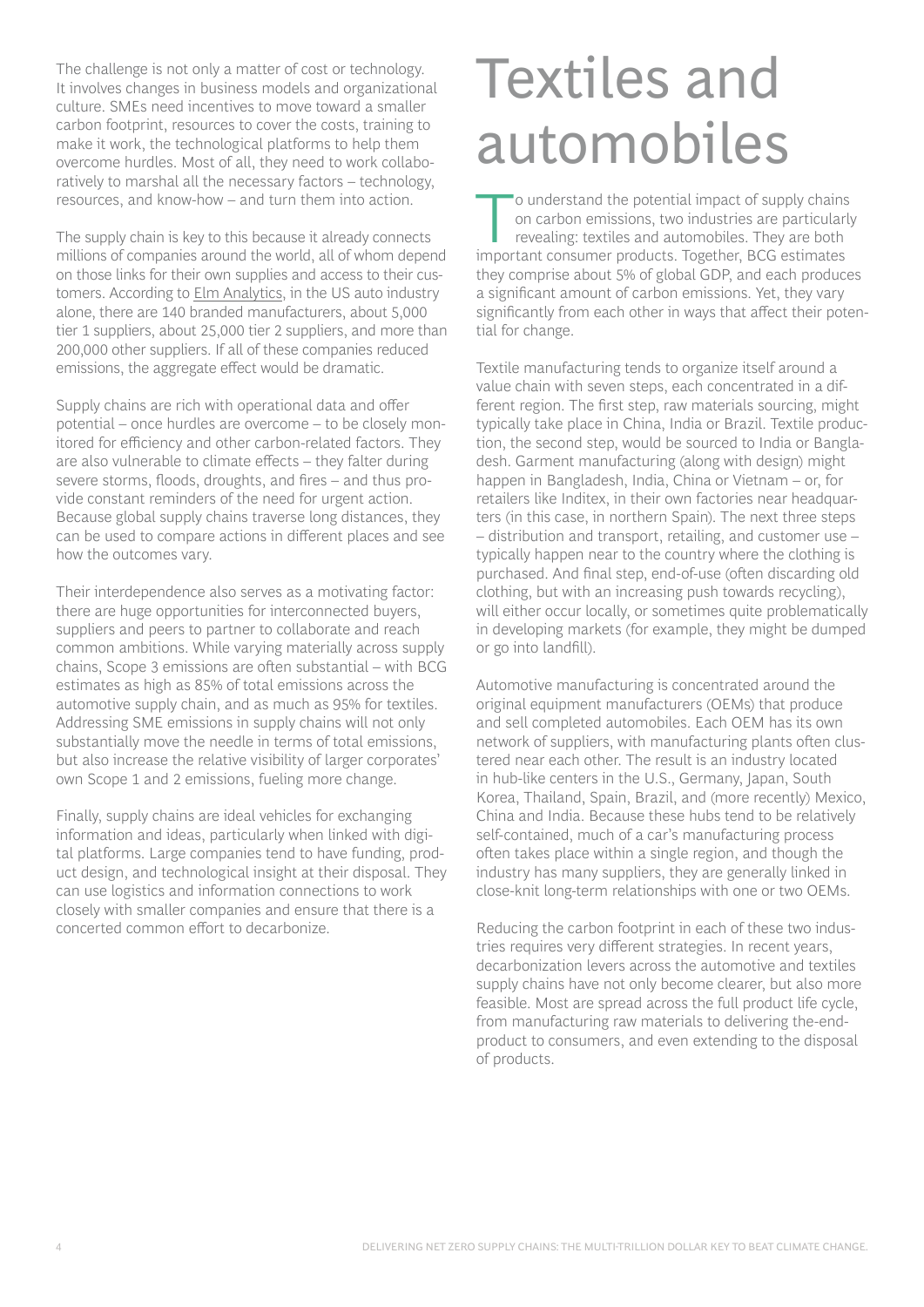In the **textile industry**, there is great leverage in addressing small and medium-sized companies. As shown in exhibit 4, whether measured by their economic impact (gross value added to the economy), or by their net zero investment (the amount of financial resources needed to change their emissions profile), they contribute almost half of the economic value and the emissions in this industry.

The challenge comes in convincing them to change. A textile mill in Bangladesh is one of many, supplying dozens of apparel makers, and often competing on price. There is little incentive to reduce emissions as a single company, especially if it is expected to make that decision on its own. A few of its customers may appreciate the gesture, but probably not enough to switch suppliers. The supply chain must be shifted at a broader level.

it involves several high-energy processes such as bleaching, dyeing, finishing and assembly. Use represents another 25-35% share, mainly generated by washing and drying clothes. There is also a carbon footprint attached to the original raw materials. Swapping polyester for recycled polyester, for example, can substantially reduce the energy required in production, reducing CO2 emissions.

Exhibit 5 shows a range of activities that could be used to reduce carbon emissions in a textile supply chain. Since the industry is fragmented, many of these measures should take place as shared activities: decarbonization of the utility grid that supplies electric power to textile companies, training for company leaders about the virtuous cycles inherent with efficiency, and an emphasis on data collection & transparency. More sustainable sourcing options can

#### Exhibit 4: Companies by size in Textiles and Automotive supply chains



#### **Different breakdowns Split across global supply chain by business size**

Sources: WEF & BCG report on net zero supply chains, GFMA & BCG report on the 100-150 Trillion opportunity, Orbis database, literature review, BCG analysis Note: Segmentation of businesses is defined as follows; small businesses have <50 employees/<\$10M turnover, medium businesses have 50-250 employees/<\$50M turnover, large businesses have >250 employees and over \$50M in turnover

That shift would yield great rewards in climate terms. Prior BCG analysis estimates that the textile industry currently emits 3.3 Bn metric tons of greenhouse gases per year. Surprisingly little of this comes from transportation or retail; fabric is relatively light to ship and other parts of the process are more energy-intensive. The fabric manufacturing process contributes 22% of the emissions from a garment. Making the garment accounts for another 30-40%;

be found for textile fibers, including recycled fibers. With individual companies, the frequency and temperature of textile or apparel washing can be adjusted. Efficiencies can be improved, and some processes, such as dyeing or transportation, can be made more sustainable. With concerted effort, the practices of the industry can shift to greater use of electric vehicles, greater factory efficiency, and more emphasis on recycling and reuse.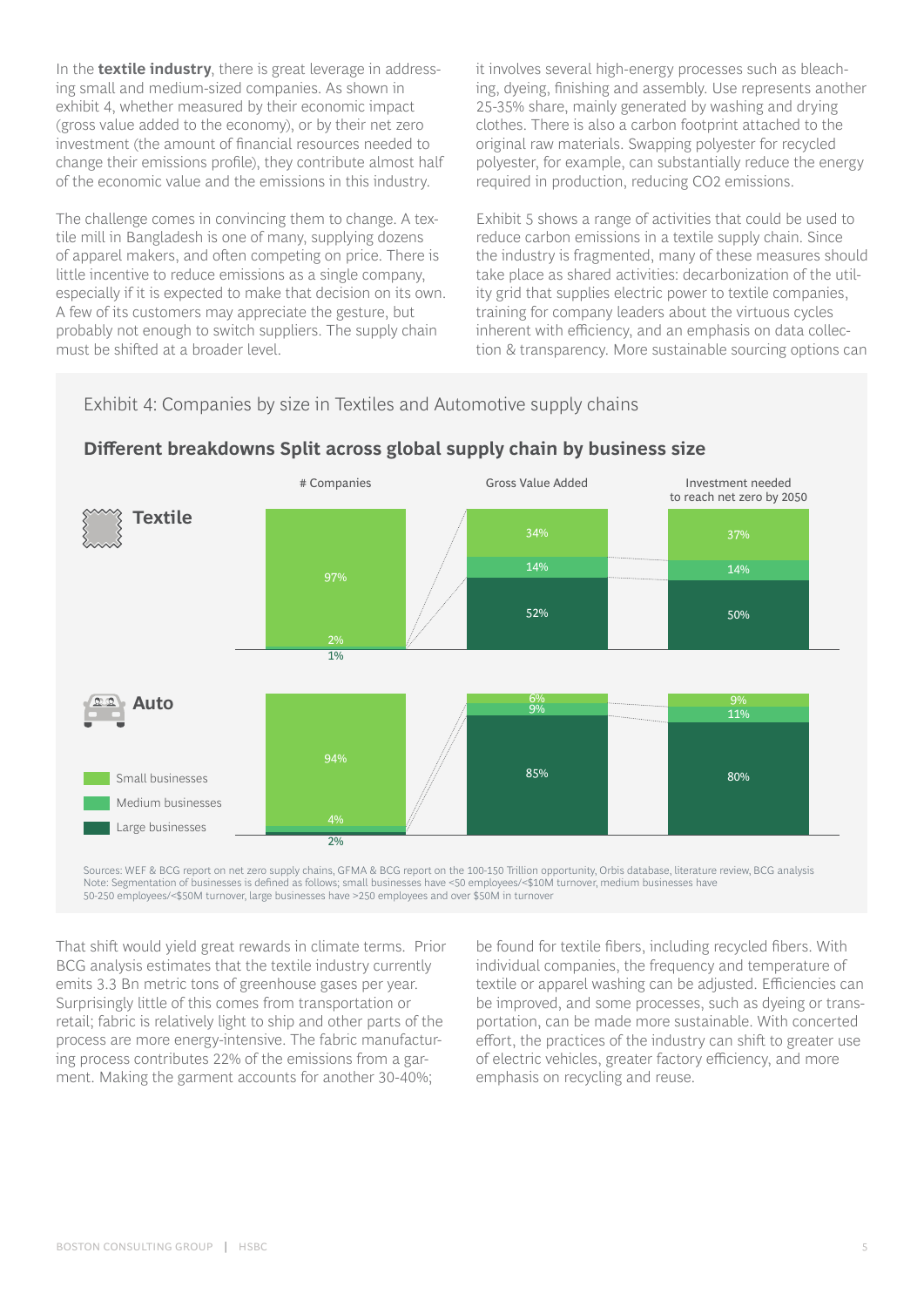Exhibit 5: Emissions and abatement levers across stages of the Textiles supply chain



Exhibit 6: Emissions and abatement levers across stages of the Automotive supply chain

| Auto                                         | Tier 4                                                                   | <b>Tier 2&amp;3</b>                                                                                                                | Tier 1                                                                                                           | Tier 0 (OEM)                                                                 | Downstream                                                                         |                                                                    |
|----------------------------------------------|--------------------------------------------------------------------------|------------------------------------------------------------------------------------------------------------------------------------|------------------------------------------------------------------------------------------------------------------|------------------------------------------------------------------------------|------------------------------------------------------------------------------------|--------------------------------------------------------------------|
|                                              | Raw materials<br>sourcing                                                | Components<br>manufacturing                                                                                                        | Parts & Systems<br>finalization                                                                                  | Auto assembly<br>& delivery                                                  | Use                                                                                | End-of-use                                                         |
| <b>EXAMPLE</b><br><b>ACTIVITIES</b>          |                                                                          |                                                                                                                                    |                                                                                                                  |                                                                              |                                                                                    |                                                                    |
|                                              | Sourcing of:<br>• Metal,<br>• Plastic,<br>$\bullet$ Oil                  | Manufacturing<br>$\circ$ f:<br>• Semiconductors,<br>• Gears<br>• Software                                                          | Assembly of<br>auto-specific<br>parts like:<br>• Steering wheels,<br>· Engines,<br>· Windshields.<br>• Batteries | Production of end vehicle:<br>Assembly of parts,<br>Branding,<br>Retailing   | Use of the<br>vehicles by<br>individuals &<br>companies<br>(E.g. truck fleet)      | Recylcing of<br>batteries,<br>Demolition,<br>Re-sale for parts     |
| <b>GROSS VALUE ADDED</b>                     | 5%                                                                       | 25%                                                                                                                                | 25%                                                                                                              | 45%                                                                          | not significant                                                                    |                                                                    |
| <b>EMISSIONS</b><br>6.1 Gigatons CO2/Year    | 20-30%                                                                   |                                                                                                                                    |                                                                                                                  | $5 - 15%$                                                                    | 60-70%                                                                             |                                                                    |
| <b>DECARBONATION</b><br><b>OPPORTUNITIES</b> | Across: grid decarbonization, education, standardized reporting          |                                                                                                                                    |                                                                                                                  |                                                                              |                                                                                    |                                                                    |
|                                              | Source green /<br>recycled<br>materials,<br>Set targets for<br>suppliers | Improve energy efficiency of<br>processes,<br>Switch to innovative, less carbon<br>intensive processes,<br>Use recycled components |                                                                                                                  | Improve energy & operational<br>efficiency,<br>Source certified green energy | Improve energy<br>& operational<br>efficiency,<br>Source certified<br>green energy | Improve battery<br>recycling,<br>Promote longer<br>use of vehicles |

Sources: Literature review, secondary research, BCG analysis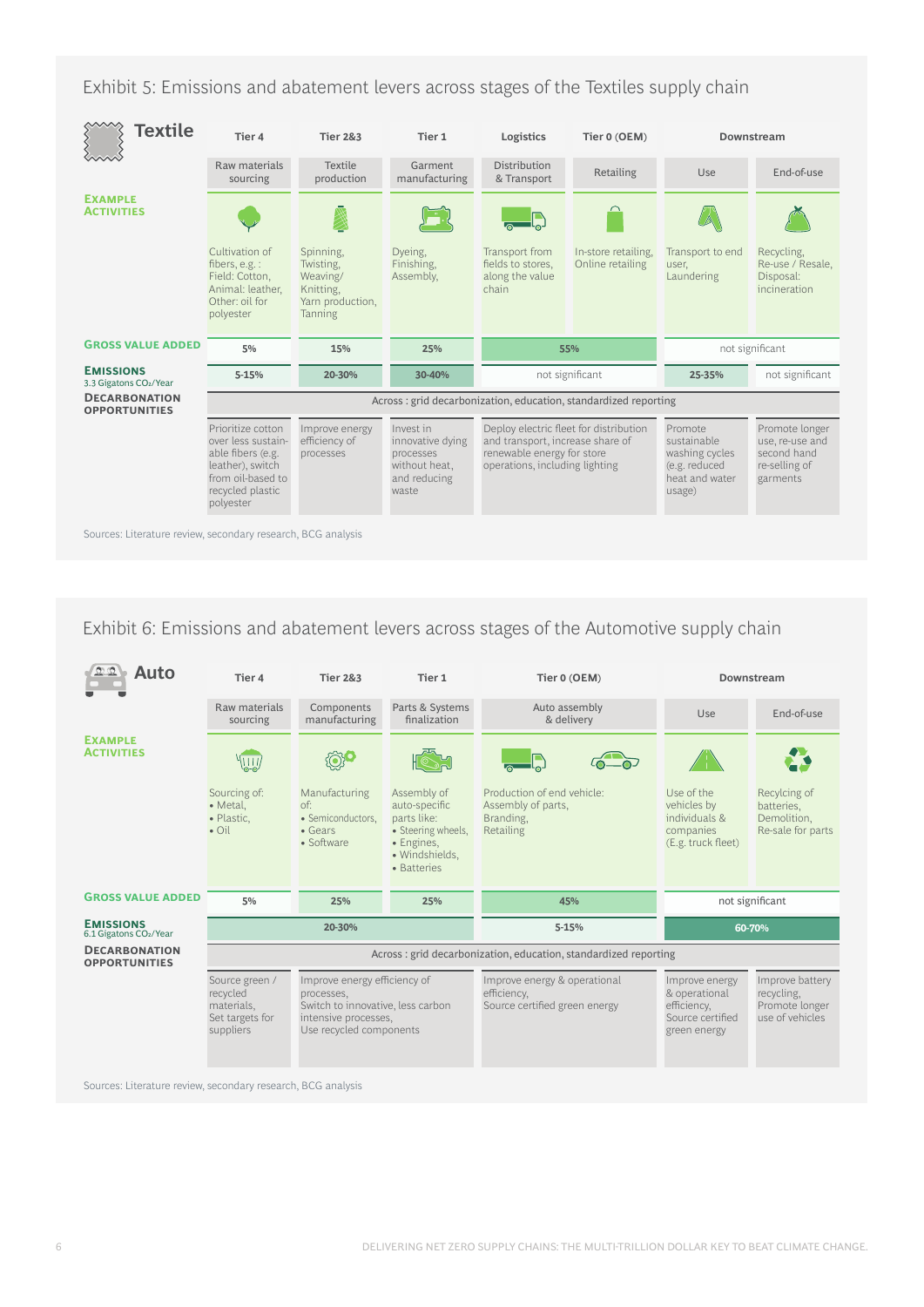In **automobiles**, by contrast, there is less opportunity for change in manufacturing, even with suppliers. Most suppliers serve just a handful of manufacturers, and they tailor their products accordingly. They have already optimized for energy-efficiency, especially after 30 years of lean production. BCG estimates that together manufacturing and auto retail comprise only 5% of all emissions.

There is still some savings available through operations – about 25% of the total emissions from the industry – but it will not be found on the assembly line. Most of it comes from unsustainable materials, such as metals and plastics, sourced further up the value chain. When these materials are incinerated instead of recycled, CO2 enters the atmosphere. Even better would be to eliminate unnecessary materials or parts altogether, such as the use of certain rare earth metals in battery components.

The much greater opportunity for reducing emissions is in motor vehicle use – shifting to electric vehicles or reducing emissions impact. In exhibit 6, which shows a breakdown of an automotive supply chain, this proportion is included in the figures for the largest companies (specifically the OEMs(. They provide 85% of the economic value and account for up to 80% of the investment needed to reduce emissions. Most of that will go towards reducing the carbon footprint of the individual automobile.

More than 70% of automotive emissions occur after manufacturing and retailing – when they are driven. The source is not just CO2 from internal combustion engine (ICE) vehicles, but also the batteries and other components that are not recycled at the end of the vehicle's life.

Exhibit 6 shows an array of measures that can reduce the carbon footprint in automotive supply chains. The development and commercialization of electric vehicles (EVs) should be the highest priority. Whether powered by fuel cell or battery, the conversion of the installed base of cars will do the most to reduce emissions, assuming the continued drive towards renewable electricity generation in markets.

Even in electric vehicles, there are emissions – partly from the manufacturing of batteries, and the rest from the type of fuel used to generate electric power where the vehicle is charged. In Europe, for example, Norway is best in class, with BCG estimating that 98% of energy for BEVs are generated from clean sources, Germany is behind at 45%, and the Netherlands are far behind at 18%. Full grid decarbonization should be put in place to bring most countries closer to Norway's example. BCG estimates it could reduce carbon emissions by an estimated 27 grams per kilometer driven, out of a total 131 grams per kilometer, representing a c. 20% reduction.

Automakers should also source "green materials" more diligently, reengineering elements of their metals and ores supply chains. They may do this by setting CO2 targets for suppliers, or using recycled steel and aluminum. There are always further improvements available in lean production and energy efficiency. Further innovation in batteries and synthetic fuels could also make a difference. For example, giving a second life to an auto battery by recycling it into an energy storage system, instead of discarding it, could reduce emissions by 22 grams per kilometer driven with that battery.

Finally, governments and investors should finance and incentivise both the production of BEVs (such as EU funding of the BEV battery industry) and the spread of infrastructure such as charging stations for electric vehicles. With this, many countries should reach a tipping point where electric vehicles are inexpensive, convenient, and fashionable enough for people to switch en masse.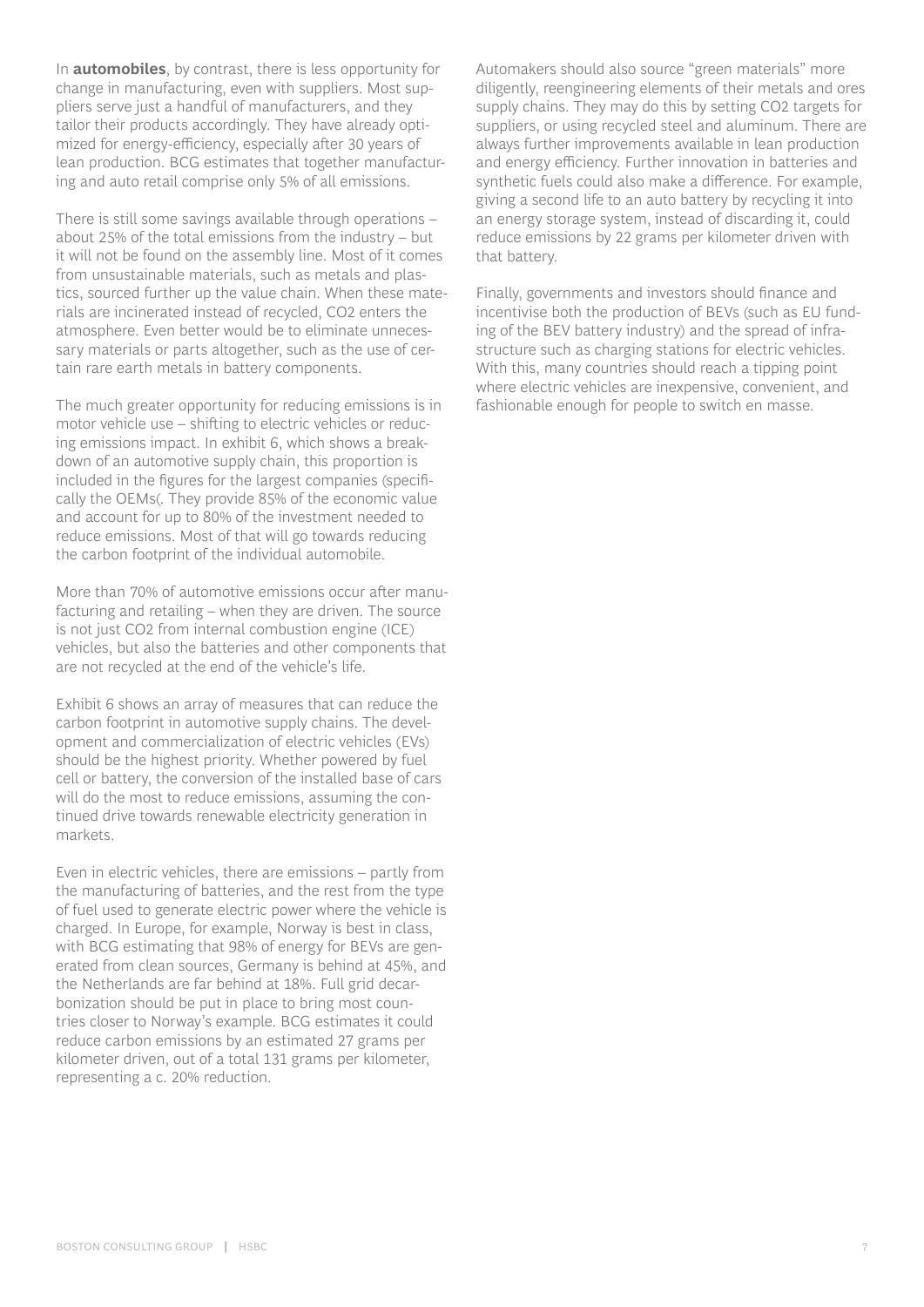# The big picture

very industrial sector has its own version of the supply<br>chain challenges, and each industry requires its own<br>solutions. But they all have a similar dynamic in<br>somman, in all kay supply shains, there are small, modium chain challenges, and each industry requires its own solutions. But they all have a similar dynamic in common. In all key supply chains, there are small, medium and large enterprises, and each group requires different capabilities and resources.

This was one of the findings in a recent joint survey of BCG and HSBC of business leaders across the automotive and textiles supply chains on their readiness to undergo a netzero transition: to move their own supply chains to a lower-carbon footprint.

Leaders of large corporations are increasingly eager to change. They know that if they don't, they will struggle to attract investors, employees, and even customers.

Indeed, of the 73 corporations whose leaders were surveyed<sup>1</sup>, over half had a net zero transition plan. This is corroborated by the fact that more than 1,000 large corporates worldwide have now set emissions reduction targets through the [Science Based Targets initiative \(SBTi\)](https://sciencebasedtargets.org/companies-taking-action). These companies are typically the cornerstones of large supply chains.

However, many corporates have not yet determined how they will realize these pledges, and for SMEs, the number is probably much smaller. The vast majority of SMEs surveyed by BCG and HSBC did not have a plan to transition to net zero, and less than a sixth had a defined carbon reduction target for their businesses.

It is clear from our survey that the 'how' is even more challenging for SMEs than the desire to proceed. More than half of the SMEs in the survey mentioned the lack of knowhow as one of the top 2 reasons for not having net zero transition plans. The number for large corporates was only half that. As a result, SMEs simply do not feel ready for the transition. Other challenges holding them back include: potentially limited access to finance, lack of incentives, knowledge and resource gaps, and unclear and costly data gathering and reporting methods.

1 BCG and HSBC conducted a survey of about 126 HSBC clients in the automotive and textiles sectors, including 53 SMEs (with less than 250 employees) and 73 large corporations (with more than 250 employees). These companies were headquartered primarily in the UK and Hong Kong.

In addition, as supply chains start to transition to a netzero approach, product standards are often inconsistent between geographies. Suppliers must thus often deal with multiple buyers with different requirements, which drives up complexity and cost. From a technology perspective, many of the technologies needed either do not exist yet, are not available at scale, or are simply too expensive. Within the SME managerial ranks, there can be resistance to change, and an inertia towards changing habitual embedded practices. In the wake of the pandemic, many small businesses are making ends meet month by month, and may be hamstrung by more general supply chain difficulties – particularly when over half of those surveyed feel that transitioning to net zero will either have no positive or a negative financial impact.

The transition to net zero supply chains will likely come with winners and losers, as did previous disruptive and 'paradigm-shifting' innovations in the past. This will involve small companies, which are often the last to change – and often through no fault of their own. For large companies seeking to bring their supply chains along with them, it will not suffice to mandate new standards. One firm's supply chain is a another's business, and corporates have a responsibility to support these efforts. Corporates simply 'demanding more' of their suppliers will not move the needle, and lead to limited progress and missed goals. Small suppliers are unlikely to have the knowhow and resources to make the transition. Nor will it be possible to switch to "greener" alternative suppliers; there may well be no alternatives with lower carbon footprints.

In short, there needs to be a net-zero transition of the entire supply chain, where all players have a voice and role to play. Like many complex business challenges, this requires a holistic approach that starts with defining the problem – What does net zero mean in the specific context of the supply chain? – before progressing to the critical 'how'.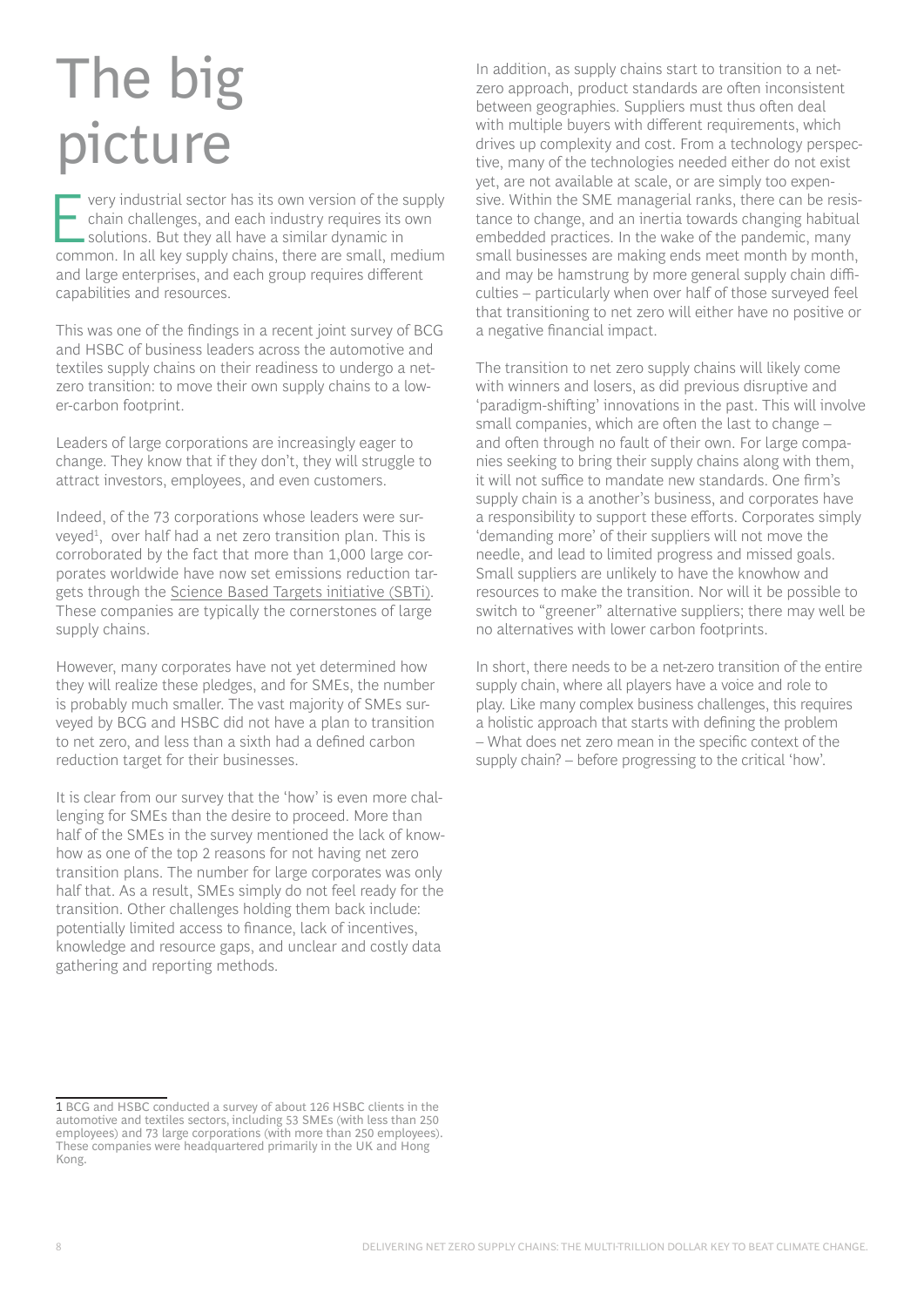# Roadmap to transition

While levers vary from one sector to the next, seven<br>
part from our study of the textile and automotive<br>
industries they enable any interiorities company or inducprinciples seem to apply to all. Though drawn in industries, they enable any jurisdiction, company, or industry, to build – or at least move towards – emissions-free supply chains.

**1 Rethink product design**. Go back to the drawing board and revisit product design, rather than optimizing existing processes. Net zero supply chains will not be delivered by tinkering at the edges of a product's carbon footprint, but may require a wholesale re-evaluation of how people use it and how it is made. Does fashion need to be washed daily, with reduced life cycles and leaking microplastics? Do we need to make, sell, and dispose a vehicle for each person who drives, or is the sharing economy the future of mobility? And equally topical, can we pivot back to 'building to last' rather than 'building to replace'? Indeed, this dynamic of defining leaner product designs has yet to pick up in some sectors. While changing end product certifications was put in place in nearly half of automotive clients surveyed, only around a tenth of the textile players surveyed had considered it in as part of their sustainability strategy in the last 3 years.

**Embrace collaboration.** Supply chains are asymmetric. They have a few large corporations with top quality talent, education and resources at one end, and many smaller, less sophisticated SMEs along the chain. These suppliers will need substantial help to enable the transition to occur. They all need to collaborate to succeed: to share knowledge, technology, investment, and resources. For example, both the athletic wear company Puma and retail giant Walmart collaborated with HSBC to launch a financing program that rewards environmental and social standards throughout the supply chain. Collaboration should not be limited to within a corporate's own supply chain either, but needs to be across the whole sector in order to accelerate change. For example, the industry needs to agree on common data standards, share technologies, etc.

**Build the capabilities needed for change**. As suppliers begin the net zero transition, they may find gaps in their skills and knowledge. As mentioned, this is an even bigger issue when considering SMEs. Capability development and training can help accelerate the shift. [BMW has provided emissions-reduction work](https://www.bmwgroup.com/content/dam/grpw/websites/bmwgroup_com/ir/downloads/en/2016/2016-BMW-Group-Sustainable-Value-Report.pdf)[shops](https://www.bmwgroup.com/content/dam/grpw/websites/bmwgroup_com/ir/downloads/en/2016/2016-BMW-Group-Sustainable-Value-Report.pdf) for first and second tier suppliers, covering the use of recycled materials, smarter use of tools, and education of the car purchaser. One explicit goal is competing with electric vehicles for net-zero credibility.

**4 Invest in technological solutions** (often referred to as 'climate tech') that address GHG-related issues. These include alternative fuels, less energy intensive manufacturing processes, and methods of carbon capture to compensate for or neutralize emissions that the organisation has not yet reduced. Speed up the time it takes to bring an innovation to market. Some of the most effective advances either exist in pilot form, simply have not yet reached the right hands or do not yet exist at scale. Others do not yet exist at all, and the window for R&D investment – given the length of time needed for scaling-up across supply chains, sectors, and countries – is closing. Industry, governments and financial institutions will need to collaborate to not only fund and drive this R&D, but also help accelerate it.

**5 Develop better data structures.** Net zero supply chains will need transparent, visible and consistent analytics. This in turn requires a robust system for gathering operational data across the supply chain, down to the last mile, and making it sufficiently fit for purpose to be adopted by most participants. It is particularly important to have standards to assess and report the carbon footprint of an organisation across scope 1, 2 and 3. Some data providers already exist. For example, the apparel industry's Higg Index assesses environmental and social sustainability for value chains, including data on water use, carbon emissions, and labor conditions. Specialised data players such as [Coriolis](https://coriolistechnologies.com/) are also growing in this space, using advanced analytics and reporting to help provide end-to-end transparency on environmental, social, and governance metrics across supply chains. Ultimately, access to this data needs to go all the way downstream, and right into the hands of consumers. For example, there's a clear need to have consistent labelling for end consumers that would help with their purchasing decisions, echoing the caloric and ingredient data we have seen in food packaging for many years – except now focusing on the health of the planet, not just of consumers.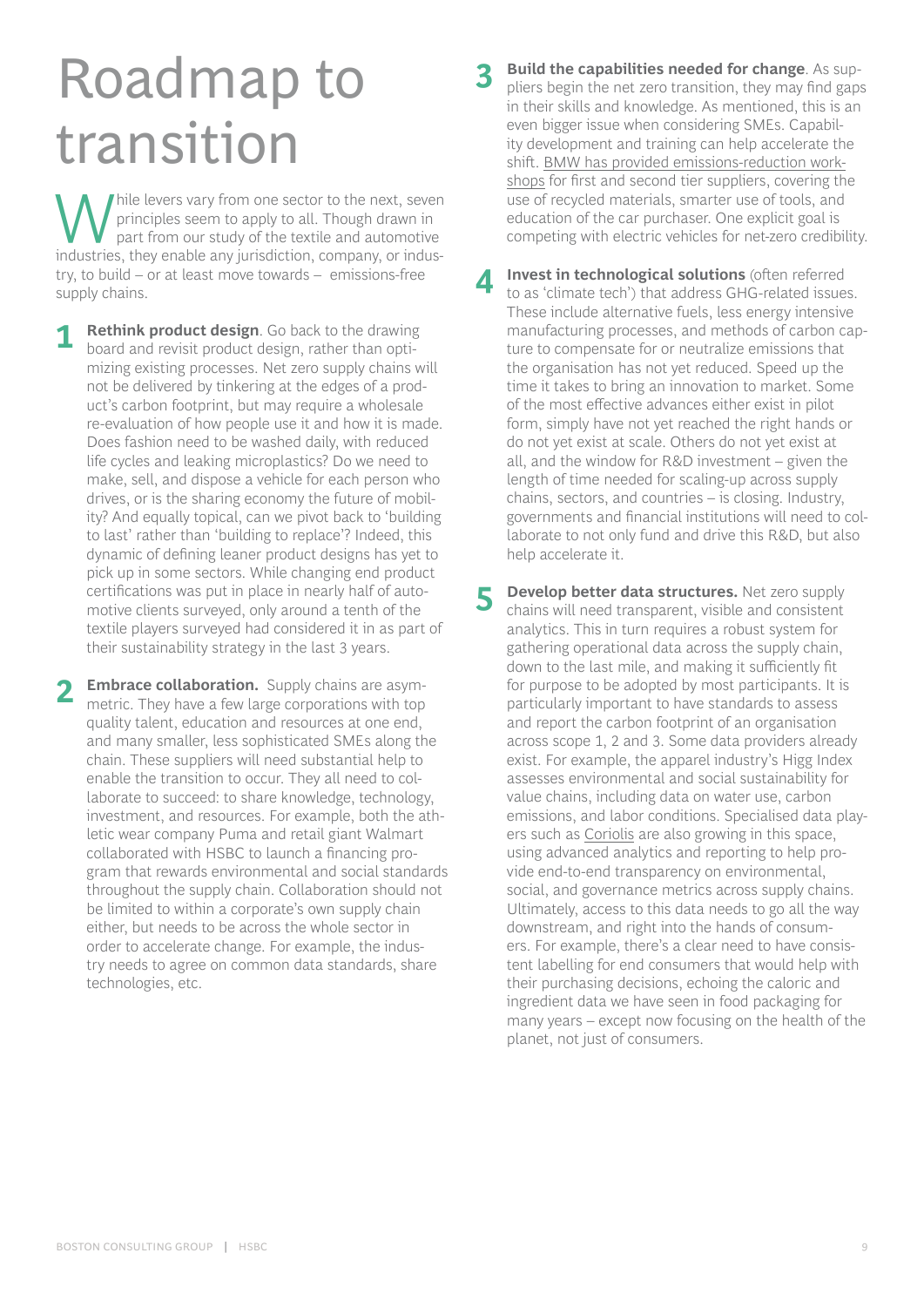**Enable financing.** Most small businesses don't have the capacity or money to focus on a net zero strategy. Of the SMEs in our survey that have not launched initiatives to reduce emissions, about half report the lack of access to finance as a key preventing factor. The path to net zero is much easier for large corporate entities with access to capital markets than for smaller, unrated suppliers. Targeted, ring-fenced and affordable capital is a key enabler of the net zero supply chain, but banks will not be able to do this alone. Banks need to team together (for example, through syndication), to co-invest with corporates, and form public-private partnerships to help deliver financing to where it is most needed. For this to work in practice, data structures must provide transparency across the supply chain to trace where such funding is being directed, used, and by whom.

# A leadership crucible

s we've seen, the net zero transition across supply<br>chains will involve multiple actors. These include<br>large and small companies, banks, investors, gov-<br>companie, policy makers, and non-governmental experience chains will involve multiple actors. These include ernments, policy makers, and non-governmental organizations (NGOs) like the [World Resources Institute](https://www.wri.org/), the [World](https://www.wwf.org.uk/)  [Wide Fund for Nature,](https://www.wwf.org.uk/) and [CDP](https://www.cdp.net/) (the former Carbon Disclosure Project) which co-founded [SBTi](https://sciencebasedtargets.org/).

No one actor can support the incentive structure required to reach net zero in time. Ongoing collaboration across stakeholder groups will be essential. People who can work well across organizational boundaries will find themselves operating at a premium. For every supply chain, many participants have a role to play

**Governments and policymakers:** Need to accelerate carbon reduction by mandating change through policy, while also ensuring cross-jurisdictional alignment on key dimensions such as how to authenticate green transactions, simplify and standardize disclosures, and agree on the choice of transition activities. In addition, governments will need to establish rewards and incentives to rebalance the economic equation, make change more affordable, improve access to funding by encouraging banks to finance the transition, and put in place safeguards to avoid capital flight from where it is needed most.

**Industry bodies and NGOs:** Their role is to disseminate knowledge and resources, and to lobby for change. These initiatives will raise the stakes. They should help run programs to support smaller suppliers through the transition. They can also provide technical and industry-specific field expertise to governments and support the development of workable standards for net zero ambitions. In addition, NGOs have the responsibility, along with governments, to establish standards and measurement indicators that emphasize and facilitate real-world change, not portfolio aesthetics.

**Large corporations:** As the leaders of some of the world's largest supply chains, these major enterprises can help move the transition forward, in a rapid but manageable way. They should work with their suppliers on decarbonization, rather than simply mandating change and passing the problem of implementation to their smaller supply chain cohorts. They can co-invest, provide liquidity through supply chain finance, share knowledge and resources on how to transition, and help propagate innovation and technologies across the supply chain to reach scale.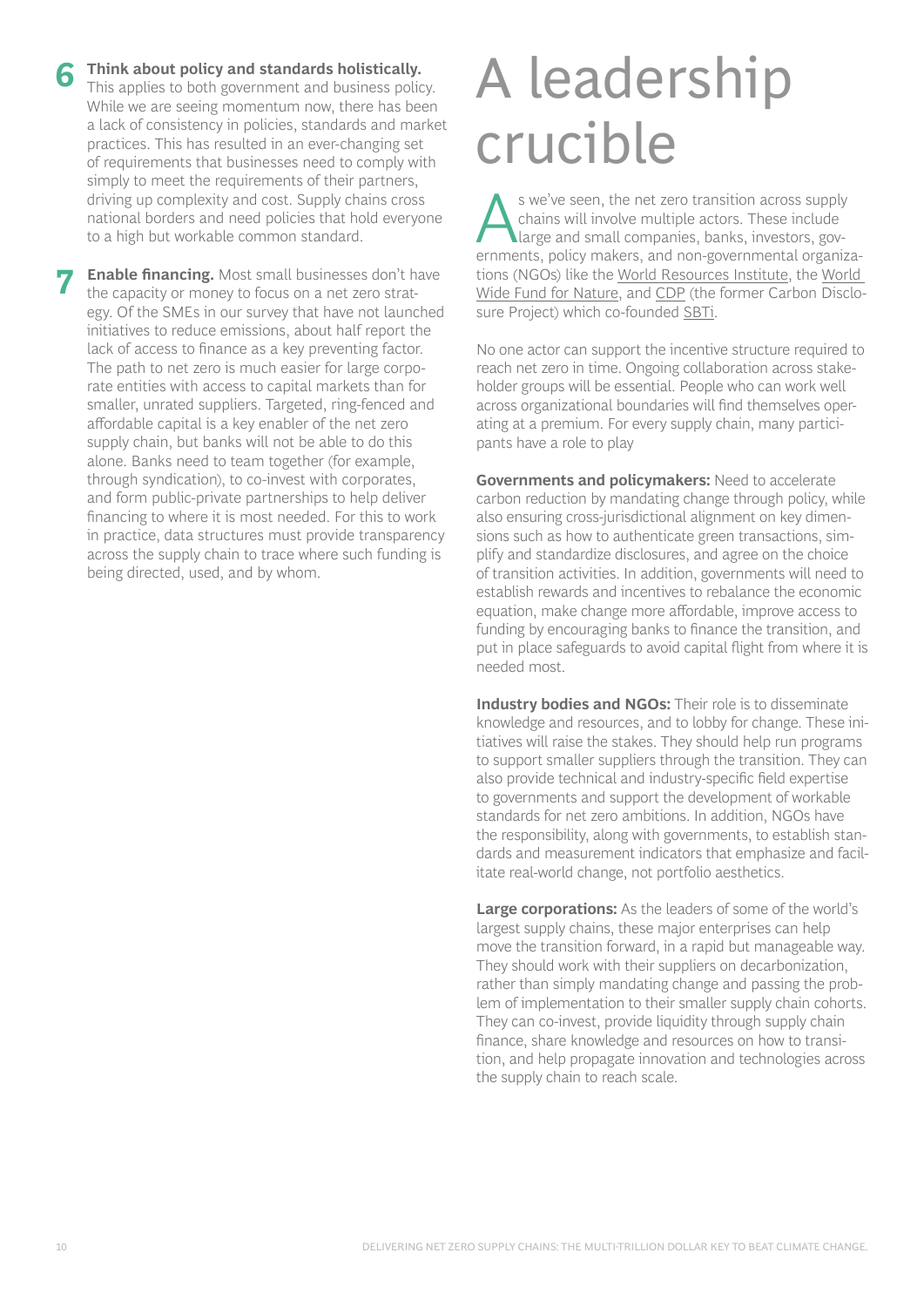**End users:** We should not overlook the role of the people who purchase products and services. While manufacturers try and ensure sustainable products are at least as desirable – if not more so – than their non-sustainable counterparts, there will always be compromises that consumers will need to make, whether that be in price, form, or function. End-users need to vote with their feet and buy from sustainable producers, even if that means changing their habits.

**Banks and financial institutions:** The obvious role for banks in enabling net zero supply chains is through financing. They can continue to facilitate investment through capital markets and syndicated lending. They can also leverage their unique position to support their clients, big and small, and facilitate their decarbonization efforts.

From a financing perspective, banks can ringfence funds to support the transition. They can also apply their analytics and their accumulated knowledge and experience to better predict the GHG impact of projects and investments, the likelihood of success, and the timeframe of expected returns. This can help add awareness of net zero impact to risk management considerations.

In addition, there is an opportunity for banks to partner with their large corporate customers as co-investors. They can set up sustainable supply chain finance programs, enabling lower borrowing costs for smaller suppliers, and better sharing of risk between banks and corporates. The [partnerships](https://www.hsbc.com/news-and-media/media-releases/2020/hsbc-sets-out-ambition-to-build-a-net-zero-economy)  [developed by HSBC with Walmart and Puma represent an](https://www.hsbc.com/news-and-media/media-releases/2020/hsbc-sets-out-ambition-to-build-a-net-zero-economy)  [example](https://www.hsbc.com/news-and-media/media-releases/2020/hsbc-sets-out-ambition-to-build-a-net-zero-economy). Banks can also collaborate with governments and development banks to form much needed public-private partnerships – providing additional lending, investment backing, grants, 'green banks' and the like – that help 'plug' investment gaps.

For example, [HSBC and Temasek will be investing up to](https://www.hsbc.com/news-and-media/media-releases/2021/hsbc-and-temasek-launch-partnership-to-catalyse-sustainable-infrastructure-projects-in-asia)  [\\$150M](https://www.hsbc.com/news-and-media/media-releases/2021/hsbc-and-temasek-launch-partnership-to-catalyse-sustainable-infrastructure-projects-in-asia) in a platform to support sustainable infrastructure projects across Asia, partnering with the Asian Development Bank (ADB) and Clifford Capital Holdings to manage the platform and benefit from their expertise. Similar partnerships have included HBSC's collaboration with the ADB to support PPE distribution in the pandemic. Efforts like these, in which commercial banks collaborate with development banks to improve supply chain decarbonization – and ESG priorities more broadly – need to be stepped up further. Most critically, real-world positive impact should be top of mind: tracked, evidenced, and linked to real-world targets so it is clear that this financing is genuinely moving the needle.

Banks and other financial institutions are in a privileged position to help supply chains reach their goals. Those banks with a large global network – spanning the largest corporations and smallest micro-businesses – should use their resources, expertise and networks to share expertise where other global organisations do not reach. This includes leveraging their channels and platforms as education hubs. Businesses in a supply chain typically use financial services as a common point of data entry, access, and sharing in a supply chain. Now these hubs can be sources of sustainability-related insights and data for organisations that do not necessarily have their own dedicated research teams and resources.

.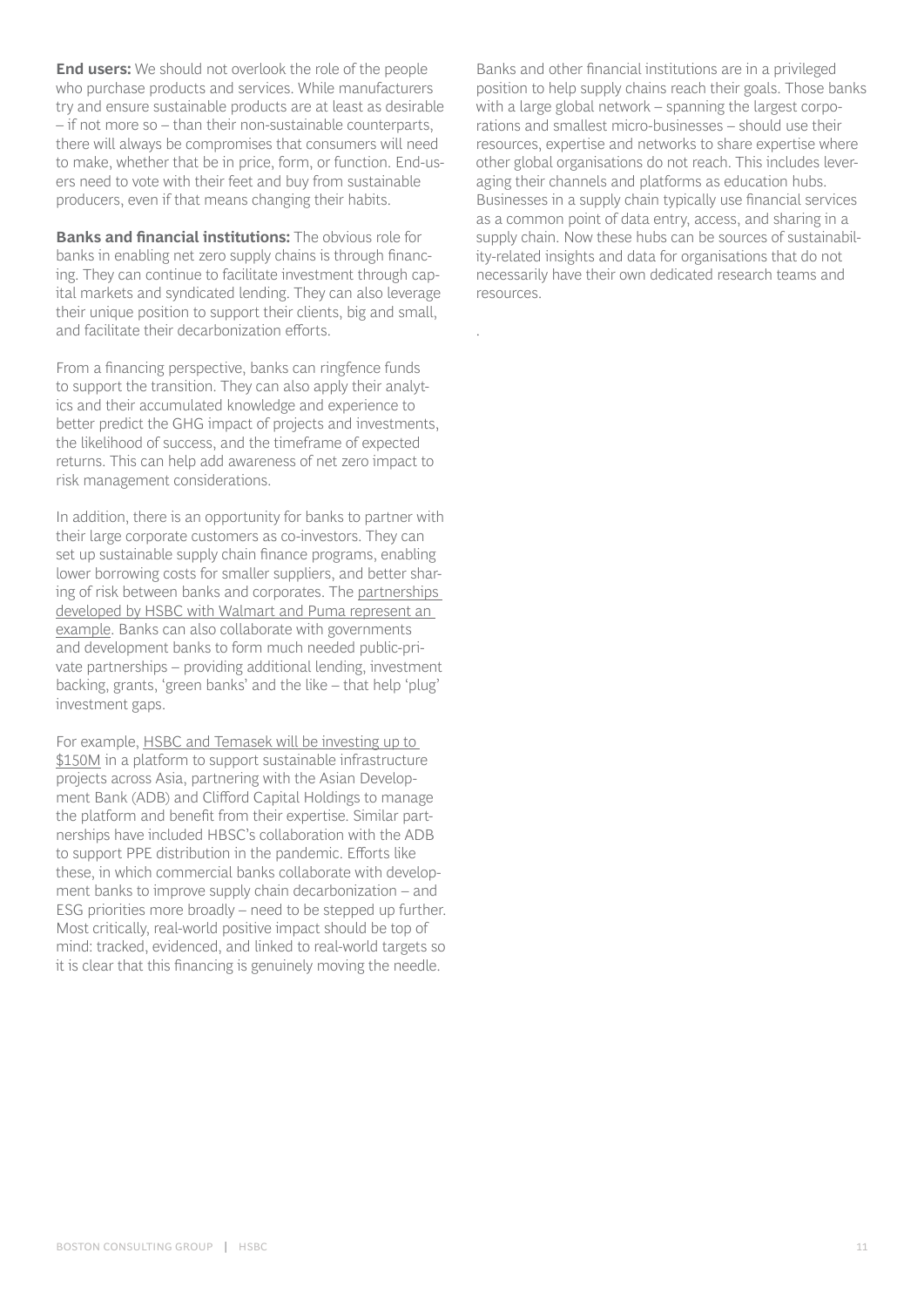# The time is now

S we understand more and more about the 'why'<br>
and 'how' of enabling net zero supply chains, we<br>
cannot afford to lose sight of the third critical factor:<br>
the 'when' The nese of shange is incredibly important, and and 'how' of enabling net zero supply chains, we the 'when'. The pace of change is incredibly important, and the data clearly shows that the answer is 'now':

**Time to grow and adapt:** Suppliers need to start their net zero transition journeys immediately. The time required to perfect new processes and technologies can take decades. Today's investments will thus pave the way for the future, when the need may be even greater.

**Possibility of an Orderly Transition:** Starting early will allow suppliers to think and act strategically, and embed sustainability into their operating models and culture, rather than having rapid change forced upon them. Wellmade choices, well-designed products and processes, effective partnerships, and a sufficiently long runway for transition can all make a difference. They will mitigate being forced to close redundant business lines, dispose stranded assets, and fight for talent at the eleventh hour.

**Early Mover Advantage:** In many circumstances, sustainability is not yet seen as a necessity. However, businesses that embrace transition earlier will likely benefit from the ability to change in a more thoughtful and orderly manner. There are already signs that investors would award a liquidity premium to companies that have a strong transition strategy. Consumers are also likely to share some of the burden by choosing sustainable products at slightly higher prices.

**The Burning Platform:** Simply speaking, climate change is happening all around us. The sooner we reduce carbon emissions, the less damage we will need to 'undo' as a population and the easier the net zero transition journey will be.

In short, driving change across global supply chains is imperative to combating climate change. But this will only work if all actors work together, and now. Up to 50% of the investment and effort to realise net zero supply chains needs to be directed to SMEs. While there is momentum on climate change amongst leading corporates, they need to work hand in hand with banks, governments, and their smaller suppliers to make a difference.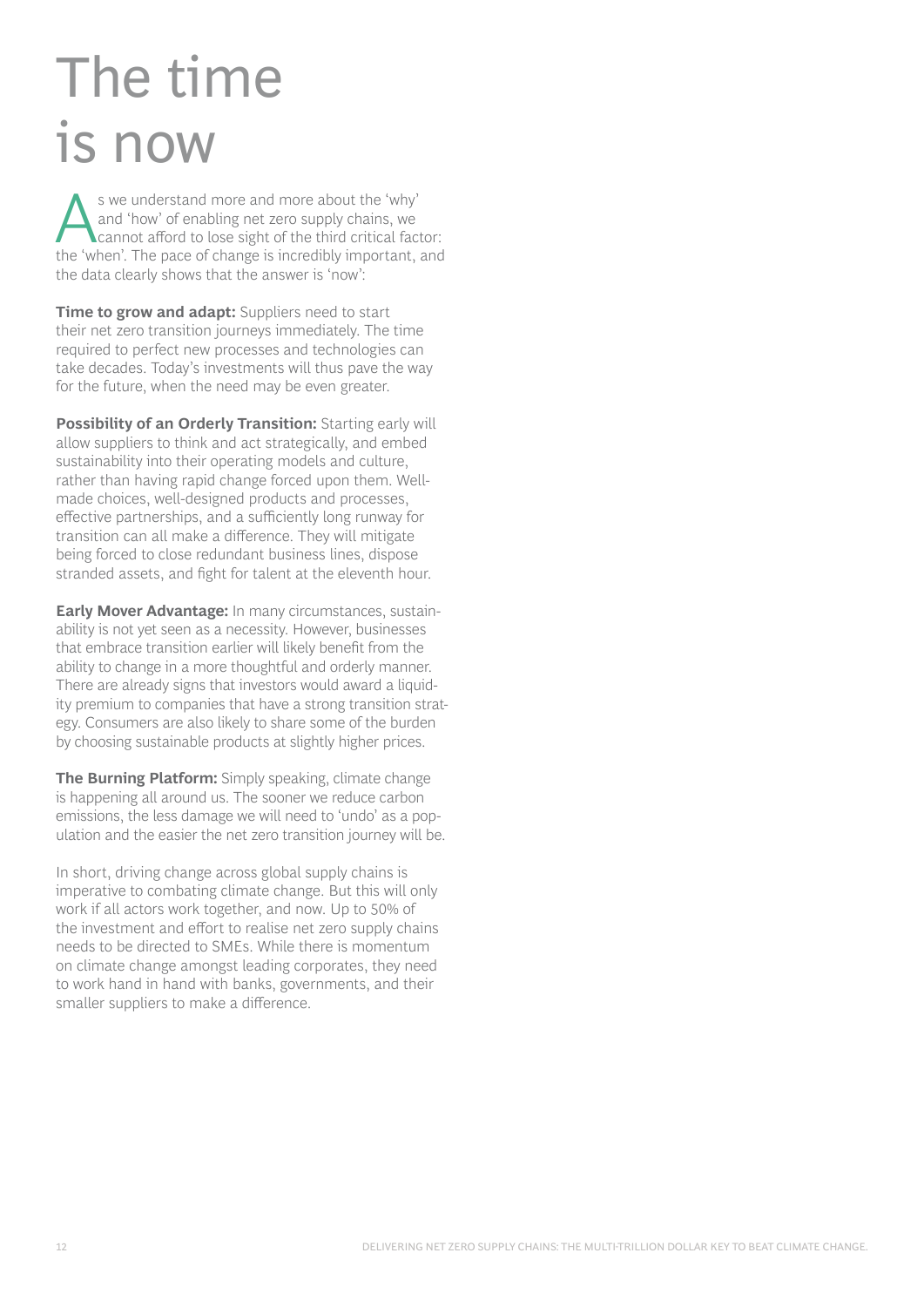### **Acknowledgements**

This white paper would not have been possible without the contributions of Brian Bannister, Pierrick Berraud, Jennifer Chammas, Wai-Shin Chan, Phil Crawford, Lalu Dasgupta, Dia Desai, Chris Hickman, Alex Longhurst, Sebastian Mitchinson, Magdalena Orpel, Hermann Purr, and Shanella Rajanayagam. We would like to also thank all of the HSBC clients who completed our survey as part of compiling this white paper.

### **About the Authors**

**Pedro Anaya** is Global Head of Business Management for HSBC's Global Trade & Receivables Finance business. You may contact him by e-mail at [pedro.anaya@hsbc.com](mailto:pedro.anaya%40hsbc.com?subject=)

**Eriola Beetz** is a Managing Director and Partner in BCG's London office. She is a topic leader on Sustainability, Capital Markets and Wholesale Banking. You may contact her by e-mail at [beetz.eriola@bcg.com](mailto:beetz.eriola%40bcg.com?subject=)

**Natalie Blyth** is a Group General Manager and Global Head of HSBC's Global Trade & Receivables Finance business. You may contact her by email at [natalie.blyth@hsbc.com](mailto:natalie.blyth%40hsbc.com?subject=)

**Ravi Hanspal** is a Principal in BCG's London office. He is an expert in Commercial Banking and Trade & Supply Chain Finance. You may contact him by email at [hanspal.ravi@bcg.com](mailto:hanspal.ravi%40bcg.com?subject=)

**Swaroop NLN** is Director, Alternate Distribution & Sustainable Trade Finance at HSBC's Global Trade & Receivables Finance business. You may contact him by e-mail at [nlnswaroop@hsbc.](mailto:nlnswaroop%40hsbc.com?subject=) [com](mailto:nlnswaroop%40hsbc.com?subject=)

**Sukand Ramachandran** is a Managing Director and Senior Partner in BCG's London office. He is a topic leader in Wholesale & Transaction Banking. You may contact him by email at [ramachandran.sukand@bcg.com](mailto:ramachandran.sukand%40bcg.com?subject=)

**Krishnan Ramadurai** is Global Head of Capital Management for HSBC's Global Trade & Receivables Finance. You may contact him by email at [krishnan.ramadurai@hsbc.com](mailto:krishnan.ramadurai%40hsbc.com?subject=)

**Surath Sengupta** is Global Head of FI Trade, Portfolio & Distribution and Executive Sponsor of Sustainability in Trade Finance for HSBC's Global Trade & Receivables Finance business. You may contact him at [surathsengupta@hsbc.com](mailto:surathsengupta%40hsbc.com?subject=)

**Auriane Verdure** is a Consultant in BCG's Brussels office. She is experienced in Societal Impact & Sustainability. You may contact her by e-mail at [verdure.auriane@bcg.com](mailto:verdure.auriane%40bcg.com?subject=)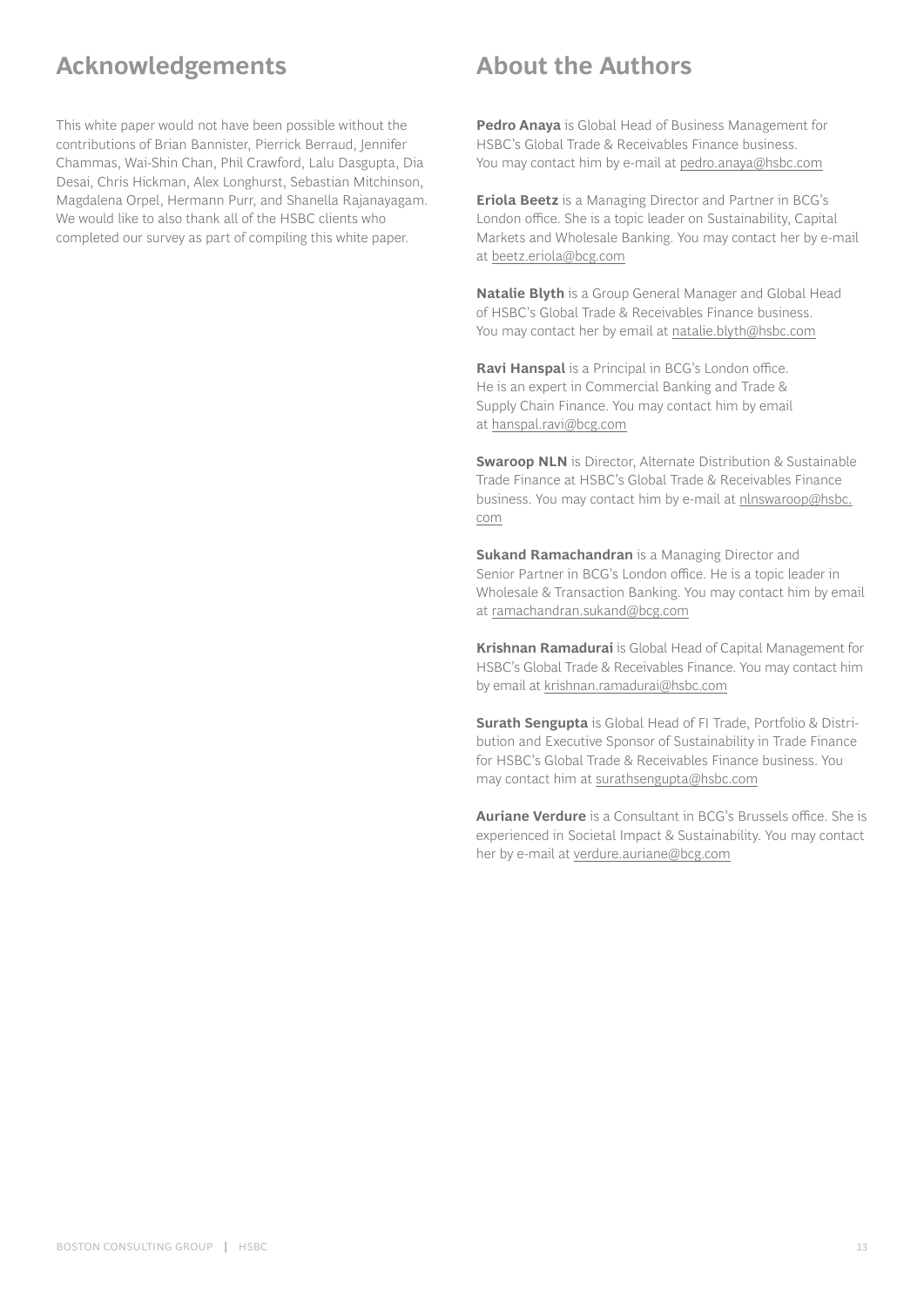### **About HSBC Holdings Plc**

HSBC Holdings plc, the parent company of HSBC, is headquartered in London. HSBC serves customers worldwide from offices in 64 countries and territories in its geographical regions: Europe, Asia, North America, Latin America, and Middle East and North Africa. With assets of \$2,976bn at 30 June 2021, HSBC is one of the world's largest banking and financial services organisations.

At HSBC, we recognise that our planet urgently needs drastic and lasting action to protect our communities, businesses and natural environment from the damaging effects of climate change. We're mobilising finance and accelerating innovation to make this happen, working in partnership with our customers to realise the opportunity to build a more sustainable, resilient, and prosperous future.

We are transforming our own operations and supply chain to net zero across HSBC by 2030, and asking our suppliers to do the same. We're on the right path and in the past decade we've cut our operational emissions by almost half.

Beyond this, we believe we can make the most significant impact in the global fight against climate change by working with our customers to support their transition to lower carbon emissions. It's a pillar of our ambitions and of our strategy as a business. We are committed to aligning the financed emissions from our portfolio of customers to net zero by 2050 or sooner, in line with the Paris Agreement goals. To help get there, our target by 2030 is to provide between USD750 billion and USD1 trillion of finance and investment towards the transition.

Since 1 January 2020, cumulatively we have provided and facilitated USD87 billion of sustainable finance and investments. In the first half of 2021, we helped raise more Green, Social, Sustainability and Sustainability-linked (GSSS) bonds for clients than we did in the whole of 2020. Those funds pay for green projects and new technology and initiatives that open up new opportunities and avenues to net zero.

As the world's largest trade finance bank, we are uniquely positioned to actively facilitate an inclusive transition of our clients and their supply chains.

### **About BCG**

Boston Consulting Group partners with leaders in business and society to tackle their most important challenges and capture their greatest opportunities. BCG was the pioneer in business strategy when it was founded in 1963. Today, we help clients with total transformation—inspiring complex change, enabling organizations to grow, building sustainable competitive advantage, and driving bottom-line impact.

To help tackle climate change, advance racial equity, transition to a circular economy, boost economic development, create food systems and security, embrace large-scale renewables and clean technology, accelerate sustainable finance and investing, and build sustainable supply chains, BCG's sustainability consultants help clients transform their business models to optimize for social and business value. This transformation can take many forms, ranging from expanding value chains to building cross-sector models.

As part of our commitment to protecting our planet and helping our clients achieve sustainable competitive advantage, BCG is deepening and broadening our focus. The BCG Center for Climate & Sustainability brings together more than 550 experts covering the full range of sustainability topics, including biodiversity, circular economy, decarbonization, sustainable agriculture, transition financing, water management, and other ESG topics across all sectors—to support our clients around the world. As the exclusive COP26 consultancy partner, BCG will work alongside companies and governments to identify ways to mitigate global climate change.

As BCG partners with our clients to help them realize their net-zero ambitions, we must also continue to change the way we operate as a firm, and have set out the following net-zero commitments:

- We will reach net-zero climate impact by 2030; from 2030 onward, we will become climate positive by removing more carbon than we emit
- We are committing \$400 million over the next decade to enable BCG teams to drive climate and environmental impact across industries and countries